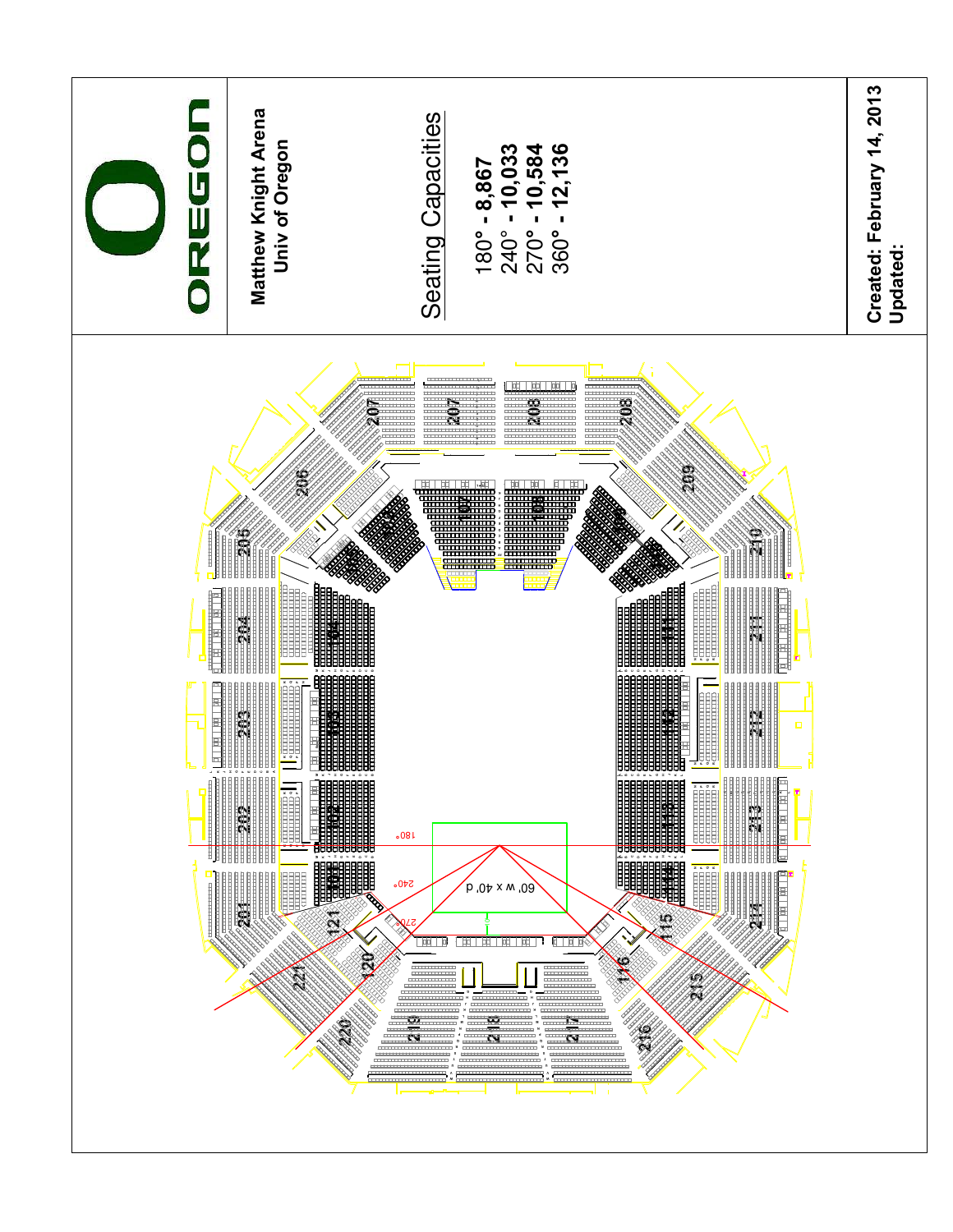**End Stage 180 End Stage 240 End Stage 270 End Stage 360**

Stage = 60'W X 40'D Stage = 60'W X 40'D Stage = 60'W X 40'D Stage = 60'W X 40'D

**FLOOR SEATS**

10' off back wall 10' off back wall 10' off back wall 10' off back wall 6' to first row 6' to first row 6' to first row 6' to first row

| <b>FLOOR SEATS</b> | <b>FLOOR SEATS</b> |
|--------------------|--------------------|
| $\sim$ $\sim$      |                    |

| Floor 1 | Floor 1 |  | Floor 1 |  | Floor 1            |
|---------|---------|--|---------|--|--------------------|
| Floor 2 | Floor 2 |  | Floor 2 |  | Floor <sub>2</sub> |
| Floor 3 | Floor 3 |  | Floor 3 |  | Floor 3            |
| Floor 4 | Floor 4 |  | Floor 4 |  | Floor 4            |

**FLOOR TOTA 1250 FLOOR TOT 1250 FLR TOTAL 1250 FLR TOTAL 1250**

| Floor 1 |  |
|---------|--|
| Floor 2 |  |
| Floor 3 |  |
| Floor 4 |  |

**FLOOR SEATS**

| Floor 1 |  |
|---------|--|
| Floor 2 |  |
| Floor 3 |  |
| Floor 4 |  |

| <b>LOWER BOWL</b> |     |  |  |  |  |
|-------------------|-----|--|--|--|--|
| 101               | 0   |  |  |  |  |
| 102               | 293 |  |  |  |  |
| 103               | 450 |  |  |  |  |
| 104               | 460 |  |  |  |  |
| 105               | 182 |  |  |  |  |
| 106               | 322 |  |  |  |  |
| 107               | 515 |  |  |  |  |
| 108               | 376 |  |  |  |  |
| 109               | 376 |  |  |  |  |
| 110               | 202 |  |  |  |  |
| 111               | 475 |  |  |  |  |
| 112               | 473 |  |  |  |  |
| 113               | 350 |  |  |  |  |
| 114               | 0   |  |  |  |  |
| 115               | 0   |  |  |  |  |
| 116               | 0   |  |  |  |  |
| 120               | 0   |  |  |  |  |
| 121               | Ó   |  |  |  |  |
|                   |     |  |  |  |  |

|     |              |     | <b>LOWER BOWL</b> |     | <b>LOWER BOWL</b> | <b>LOWER BOWL</b> |     |
|-----|--------------|-----|-------------------|-----|-------------------|-------------------|-----|
| 101 | $\mathbf 0$  | 101 | 121               | 101 | 121               | 101               | 233 |
| 102 | 293          | 102 | 333               | 102 | 333               | 102               | 333 |
| 103 | 450          | 103 | 450               | 103 | 450               | 103               | 450 |
| 104 | 460          | 104 | 460               | 104 | 460               | 104               | 460 |
| 105 | 182          | 105 | 182               | 105 | 182               | 105               | 182 |
| 106 | 322          | 106 | 322               | 106 | 322               | 106               | 322 |
| 107 | 515          | 107 | 515               | 107 | 515               | 107               | 515 |
| 108 | 376          | 108 | 376               | 108 | 376               | 108               | 376 |
| 109 | 376          | 109 | 376               | 109 | 376               | 109               | 376 |
| 110 | 202          | 110 | 202               | 110 | 202               | 110               | 202 |
| 111 | 475          | 111 | 475               | 111 | 475               | 111               | 475 |
| 112 | 473          | 112 | 473               | 112 | 473               | 112               | 473 |
| 113 | 350          | 113 | 390               | 113 | 390               | 113               | 390 |
| 114 | $\pmb{0}$    | 114 | 125               | 114 | 125               | 114               | 240 |
| 115 | $\pmb{0}$    | 115 | 83                | 115 | 101               | 115               | 101 |
| 116 | $\pmb{0}$    | 116 | 0                 | 116 | 53                | 116               | 105 |
| 120 | $\pmb{0}$    | 120 | 0                 | 120 | 52                | 120               | 105 |
| 121 | $\mathbf{0}$ | 121 | 83                | 121 | 102               | 121               | 102 |

| OWER BOWL. |     |  |  |  |  |
|------------|-----|--|--|--|--|
| 101        | 121 |  |  |  |  |
| 102        | 333 |  |  |  |  |
| 103        | 450 |  |  |  |  |
| 104        | 460 |  |  |  |  |
| 105        | 182 |  |  |  |  |
| 106        | 322 |  |  |  |  |
| 107        | 515 |  |  |  |  |
| 108        | 376 |  |  |  |  |
| 109        | 376 |  |  |  |  |
| 110        | 202 |  |  |  |  |
| 111        | 475 |  |  |  |  |
| 112        | 473 |  |  |  |  |
| 113        | 390 |  |  |  |  |
| 114        | 125 |  |  |  |  |
| 115        | 101 |  |  |  |  |
| 116        | 53  |  |  |  |  |
| 120        | 52  |  |  |  |  |
| 121        | 102 |  |  |  |  |
|            |     |  |  |  |  |

|     | <b>LOWER BOWL</b> |  |  |  |  |  |
|-----|-------------------|--|--|--|--|--|
| 101 | 233               |  |  |  |  |  |
| 102 | 333               |  |  |  |  |  |
| 103 | 450               |  |  |  |  |  |
| 104 | 460               |  |  |  |  |  |
| 105 | 182               |  |  |  |  |  |
| 106 | 322               |  |  |  |  |  |
| 107 | 515               |  |  |  |  |  |
| 108 | 376               |  |  |  |  |  |
| 109 | 376               |  |  |  |  |  |
| 110 | 202               |  |  |  |  |  |
| 111 | 475               |  |  |  |  |  |
| 112 | 473               |  |  |  |  |  |
| 113 | 390               |  |  |  |  |  |
| 114 | 240               |  |  |  |  |  |
| 115 | 101               |  |  |  |  |  |
| 116 | 105               |  |  |  |  |  |
| 120 | 105               |  |  |  |  |  |
| 121 | 102               |  |  |  |  |  |
|     |                   |  |  |  |  |  |

**LB TOTAL 4474 LB TOTAL 4966 LB TOTAL 5108 LB TOTAL 5440**

| <b>UPPER BOWL</b> |     |  |  |  |  |
|-------------------|-----|--|--|--|--|
| 201               | 0   |  |  |  |  |
| 202               | 209 |  |  |  |  |
| 203               | 232 |  |  |  |  |
| 204               | 232 |  |  |  |  |
| 205               | 202 |  |  |  |  |
| 206               | 262 |  |  |  |  |
| 207               | 466 |  |  |  |  |
| 208               | 442 |  |  |  |  |
| 209               | 262 |  |  |  |  |

|  | -- |  |
|--|----|--|
|  |    |  |
|  |    |  |
|  |    |  |

| ΤΟΤΑL<br>۱R. |  |
|--------------|--|
|              |  |

| <b>UPPER BOWL</b> |     |     | <b>UPPER BOWL</b> | <b>UPPER BOWL</b> |     | <b>UPPER BOWL</b> |     |
|-------------------|-----|-----|-------------------|-------------------|-----|-------------------|-----|
| 201               | 0   | 201 | 241               | 201               | 241 | 201               | 241 |
| 202               | 209 | 202 | 261               | 202               | 261 | 202               | 261 |
| 203               | 232 | 203 | 232               | 203               | 232 | 203               | 232 |
| 204               | 232 | 204 | 232               | 204               | 232 | 204               | 232 |
| 205               | 202 | 205 | 202               | 205               | 202 | 205               | 202 |
| 206               | 262 | 206 | 262               | 206               | 262 | 206               | 262 |
| 207               | 466 | 207 | 466               | 207               | 466 | 207               | 466 |
| 208               | 442 | 208 | 442               | 208               | 442 | 208               | 442 |
| 209               | 262 | 209 | 262               | 209               | 262 | 209               | 262 |

| <b>UPPER BOWL</b> |     |  |  |  |  |
|-------------------|-----|--|--|--|--|
| 201               | 241 |  |  |  |  |
| 202               | 261 |  |  |  |  |
| 203               | 232 |  |  |  |  |
| 204               | 232 |  |  |  |  |
| 205               | 202 |  |  |  |  |
| 206               | 262 |  |  |  |  |
| 207               | 466 |  |  |  |  |
| 208               | 442 |  |  |  |  |
| 209               | 262 |  |  |  |  |